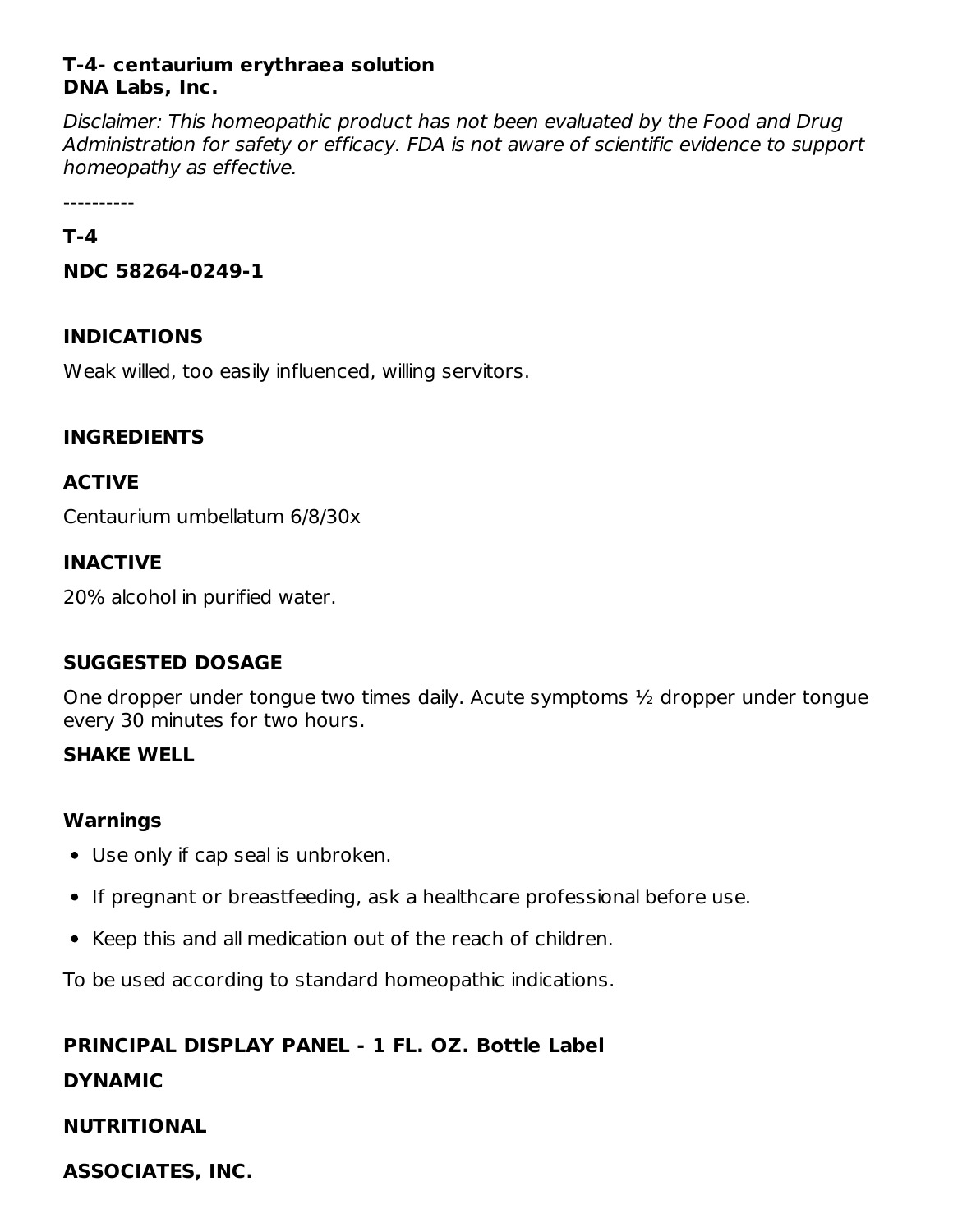# **CENTAURY FLOWER ESSENCES** 1 FL. OZ.

### **SUGGESTED DOSAGE:**

One dropper under tongue two times daily. Acute symptoms 1/2 dropper under tongue every 30 minutes for two hours.

### **SHAKE WELL**

### **Warnings:**

- Use only if cap seal is unbroken.
- · If pregnant or breastfeeding, ask a healthcare professional before use.
- Keep this and all medication out of the reach of children.

Rev. 4/22

To be used according to standard homeopathic indications.



#### NDC 58264-0249-1

**INDICATIONS:** Weak willed, too easily influenced, willing servitors.

**INGREDIENTS: ACTIVE:** Centaurium umbellatum  $6/8/30x$ **INACTIVE: 20% alcohol** in purified water.

Mfg for: DNA LABORATORIES, INC. Chelan, WA 98816

| T-4                                                                                        |                            |                           |                                       |                              |  |  |  |
|--------------------------------------------------------------------------------------------|----------------------------|---------------------------|---------------------------------------|------------------------------|--|--|--|
| centaurium erythraea solution                                                              |                            |                           |                                       |                              |  |  |  |
| <b>Product Information</b>                                                                 |                            |                           |                                       |                              |  |  |  |
| <b>Product Type</b>                                                                        | <b>HUMAN OTC DRUG</b>      | <b>Item Code (Source)</b> |                                       | NDC:58264-0249               |  |  |  |
| <b>Route of Administration</b>                                                             | <b>SUBLINGUAL</b>          |                           |                                       |                              |  |  |  |
|                                                                                            |                            |                           |                                       |                              |  |  |  |
| <b>Active Ingredient/Active Moiety</b>                                                     |                            |                           |                                       |                              |  |  |  |
| <b>Ingredient Name</b>                                                                     |                            |                           | <b>Basis of</b><br><b>Strength</b>    | <b>Strength</b>              |  |  |  |
| <b>CENTAURIUM ERYTHRAEA (UNII: 57X4TSH58S) (CENTAURIUM ERYTHRAEA -</b><br>UNII:57X4TSH58S) |                            |                           | <b>CENTAURIUM</b><br><b>ERYTHRAEA</b> | 30 [hp_X]<br>in 1 mL         |  |  |  |
|                                                                                            |                            |                           |                                       |                              |  |  |  |
| <b>Inactive Ingredients</b>                                                                |                            |                           |                                       |                              |  |  |  |
| <b>Ingredient Name</b>                                                                     |                            |                           |                                       | <b>Strength</b>              |  |  |  |
| <b>ALCOHOL (UNII: 3K9958V90M)</b>                                                          |                            |                           |                                       |                              |  |  |  |
| <b>WATER (UNII: 059QF0KO0R)</b>                                                            |                            |                           |                                       |                              |  |  |  |
|                                                                                            |                            |                           |                                       |                              |  |  |  |
| <b>Packaging</b>                                                                           |                            |                           |                                       |                              |  |  |  |
| <b>Item Code</b><br>#                                                                      | <b>Package Description</b> |                           | <b>Marketing Start</b><br><b>Date</b> | <b>Marketing End</b><br>Date |  |  |  |